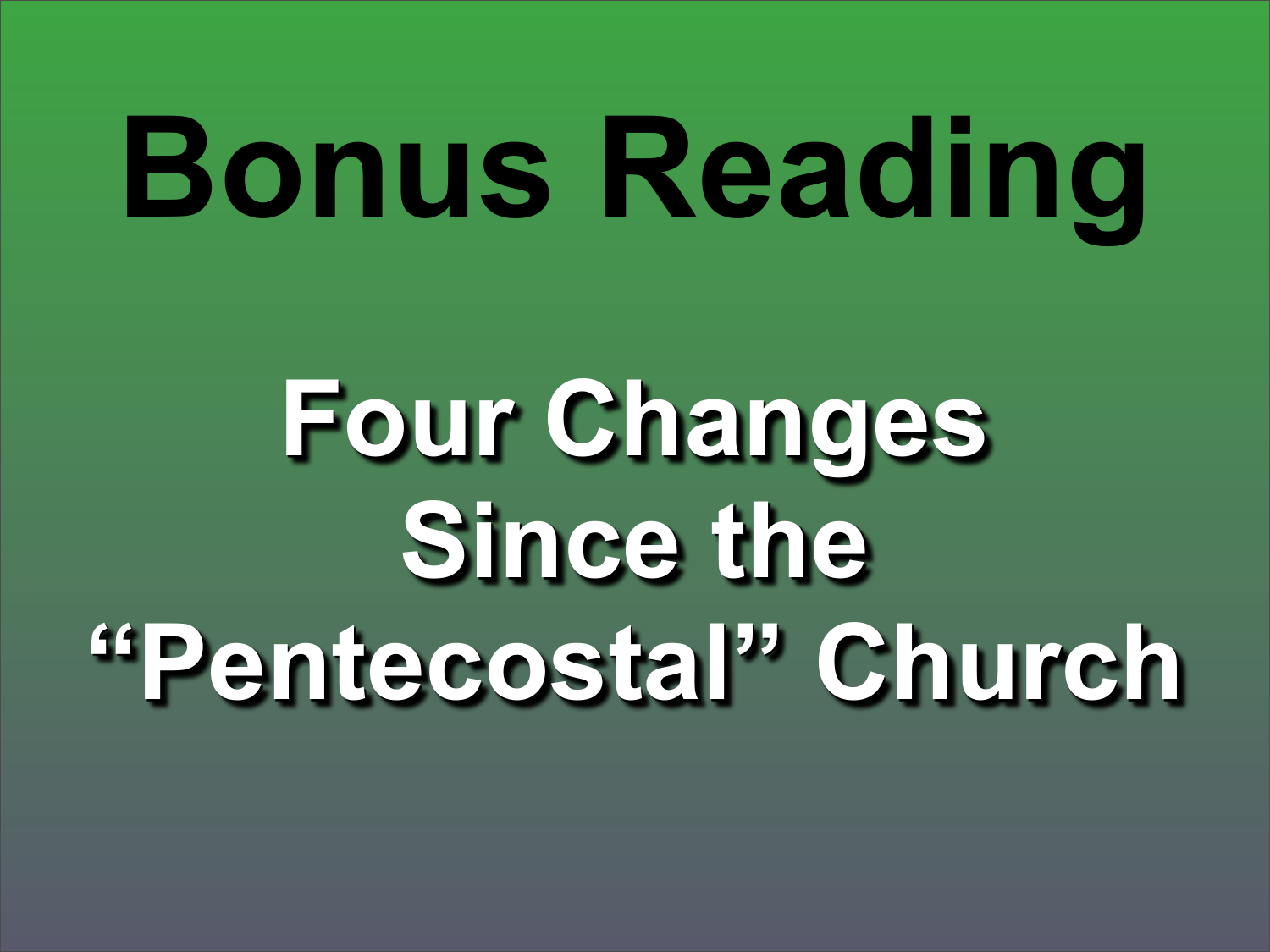**God's Church Started on Pentecost, But Changed, by Design. Two Changes** *During* **the First Century** *Note:* **These reflect development intended by God.**

**Nowadays, There Is More than One Congregation The church began** 7 weeks after Jesus' death and resurrection, **on** the Jewish feast day of **Pentecost (Lev. 23:15-22), in Jerusalem among the Jews**. **(Acts 2:1-47; 4:4, 32; 5:11)**

According to the instructions of Jesus **(Acts 1:8), believers spread** into Judea and Samaria **(Acts 8:1; 9:31-43),** then "to the end of the earth." **(Acts chapters 13-28)**

**The Church Now Includes Non-Jews ("Gentiles")** The **first conversion of a non-Jew** resulted in controversy among some from a Jewish background. **(Acts 10:1 – 11:18)** The apostles clarified that the **Gentiles do not have to keep the Law of Moses (Acts 15:1-33)**.

- 
- 
- 
- 
- 
-